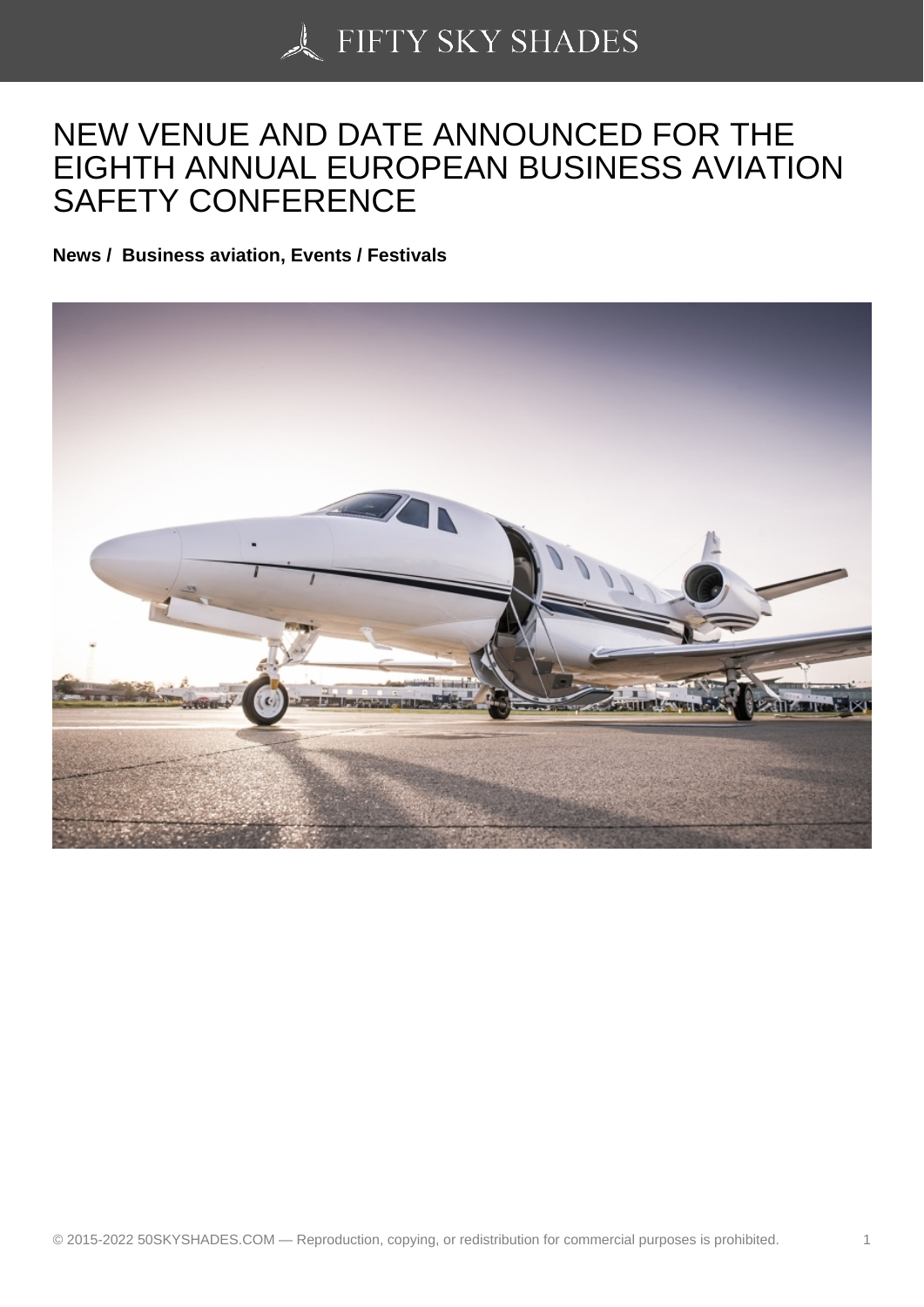

Industry Leading European Safety Conference for the Business Aviation Community changes location to accommodate increased levels of interest

EBASCON, the industry's key European Business Aviation Safety Conference is proud to announce that the 2018 conference is to take place in Vienna from February 20 to 21, 2018. Previous conferences have been held in Munich, the move to a new venue in Vienna reflects the increasing level of interest in the conference and allows for even greater accessibility to the event.

Recognized as the premier forum in Europe for aviation industry professionals, EBASCON covers the whole range of security topics in business aviation. The two-day conference is designed to provide attendees expert knowledge with best-practice examples on all aspects of flight safety management. Participants will benefit from the unique opportunity to network and build connections during the conference.

High-ranking speakers from Europe and the USA will present the latest developments in aviation safety and share their strategies for success.

Speaking about the change of venue the organizer of the EBASCON, Christian Becker said "I am delighted to be able to announce the dates for EBASCON 2018 and alert delegates to the new venue. We have carefully considered many aspects of EBASCON and believe the move to Vienna will further enhance the conference and provide delegates with an even better experience. I look forward to welcoming new and returning delegates to EBASCON 2018."